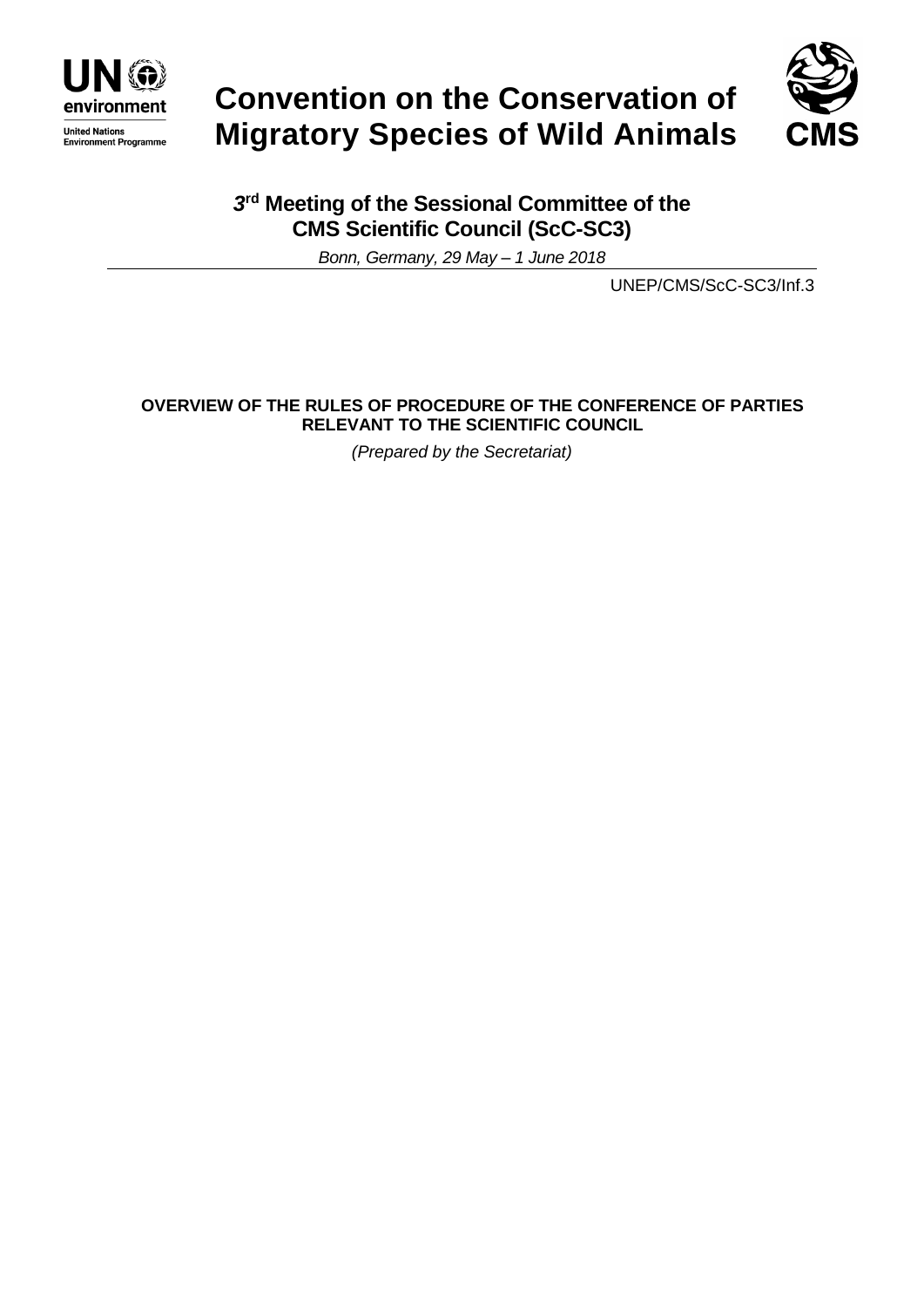## **OVERVIEW OF THE RULES OF PROCEDURE OF THE CONFERENCE OF PARTIES RELEVANT TO THE SCIENTIFIC COUNCIL**

#### Introduction

- 1. At its  $12<sup>th</sup>$  meeting, held in Manila, in October 2017, the Conference of Parties (COP) to CMS adopted the Rules of Procedures (RoP) for meetings of the COP, as attached to this document (Annex 1).
- 2. Decision 12.1 requests the Secretariat to further review the RoP of the COP during the intersessional period between COP12 and COP13. In particular, the Secretariat is requested to review the consistency, order and presentation of the RoP and submit the revised Rules to the COP at its 13<sup>th</sup> meeting for adoption.
- 3. Decision 12.2 requests the Scientific Council (ScC), with advice of the Secretariat, to develop and establish a revision of its RoP, in accordance with UNEP/CMS/Resolution 12.4 on the ScC. Proposed amendments to the RoP of the CMS ScC and its Sessional Committee (ScC-SC), are presented in Document UNEP/CMS/ScC-SC3/Doc.3.1.
- 4. According to both the current RoP of the ScC (Document UNEP/CMS/ScC-SC3/Inf.1) and their proposed revision, in matters not covered by the RoP of the ScC, the RoP of the COP - as adopted by the last regular meeting - shall be applied *mutatis mutandis.*
- 5. To support the work of the 3<sup>rd</sup> meeting of the ScC-SC, the Secretariat compiled an overview of the RoP of the COP that are relevant to the ScC because applicable to matters not covered by the RoP of the Council, as currently drafted.

Rules of Procedure of the Conference of Parties relevant to the Scientific Council not covered by the current version of its Rules of Procedure

#### *i.* **Rule 9 '***RIGHT TO SPEAK***' of the RoP of the COP (to supplement Rule 4 of RoP of the ScC);**

6. Rule 4 of the RoP of the ScC, regulates the attendance of observers to the meetings of the ScC-SC. In particular, Rule 4, d. states that "all observers may, upon the invitation of the Secretariat, participate, but without the right to vote". Nothing is said regarding the observers' right to speak, and the way how speakers are moderated. Rule 9 of the RoP COP might apply to this matter.

## *ii.* **Rule 13 '***METHODS OF VOTING***' of the RoP of the COP (to supplement Rules 15 and 16 of the RoP of the ScC);**

*7.* Rules 15 and 16 of the RoP ScC-SC regulate how decisions of the Council or Sessional Committee are approved, by consensus or by voting with simple majority. The methods of voting are here not further developed or explained. Rule 13 of the RoP COP might apply to regulate this gap.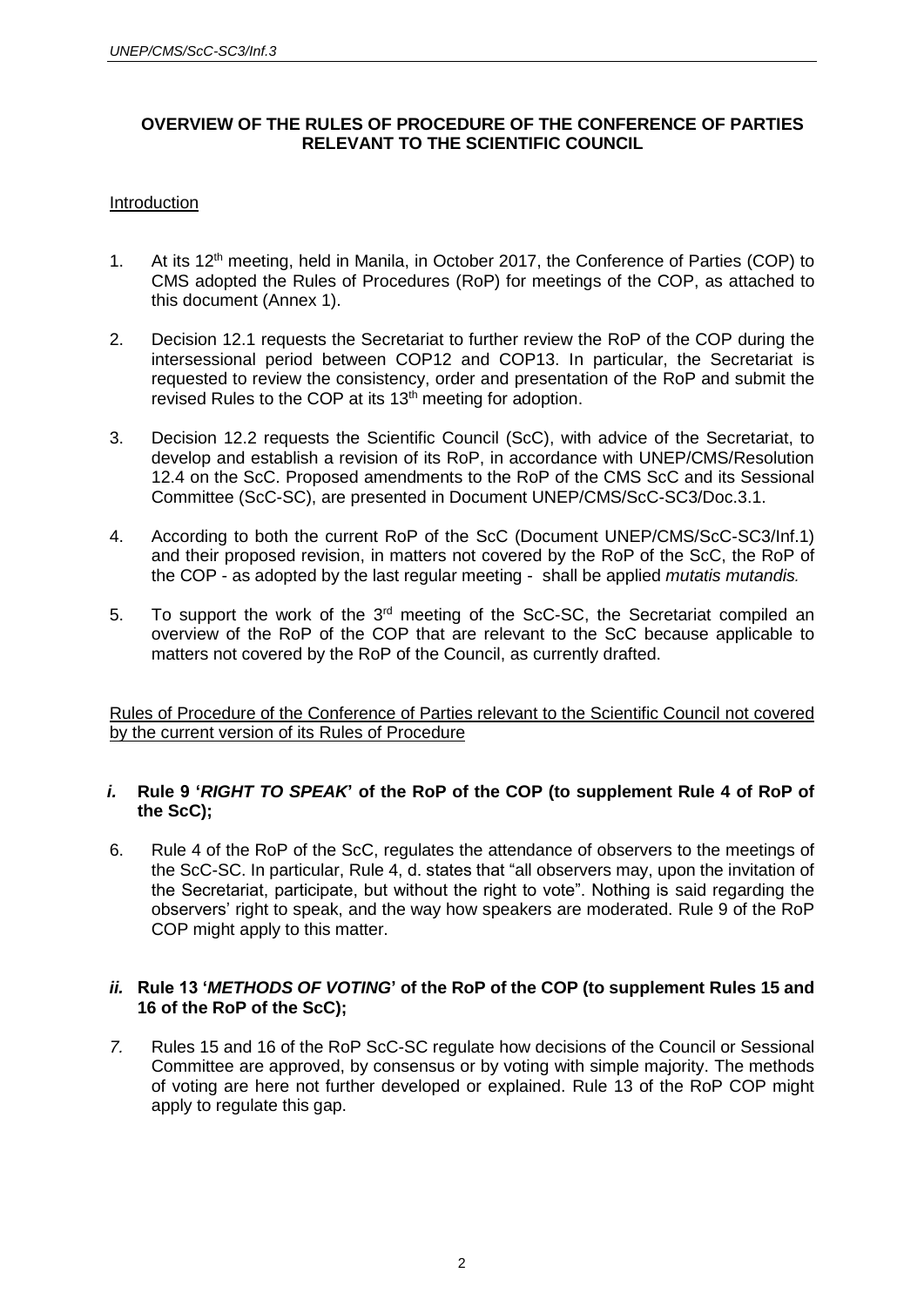#### *iii.* **Part VII '***SUBMISSION OF DOCUMENTS***', Rules 21 and 22 of the RoP of the COP (to supplement Rule 13 b. of the RoP of the ScC);**

- 8. Rule 13, b. of the RoP of the ScC stipulates that, for the ScC-SC meeting immediately preceding the meeting of the Conference of the Parties, "the Secretariat shall post documents following the Rules of Procedures of the COP". This rule refers to Part VII 'Submission of Documents' of the RoP of the COP. In particular, Rule 21 '*Submission of Proposals for Amendment of the Convention and its Appendices*' and Rule 22 '*Submission of Resolutions and Decisions*' are applicable.
- 9. It might be relevant to consider that not all the documents for the meetings of the Scientific Council or the Sessional Committee, might fully correspond to the documents regulated in Part VII of the RoP of the COP.
- 10. Rule 22, (3) of the RoP of the COP is relevant to the ScC also in establishing a role of the ScC for the scrutiny of the scientific and technical accuracy of proposed Resolutions and Decisions with a scientific element, and in providing advice to the Standing Committee on all proposed Resolutions and Decisions.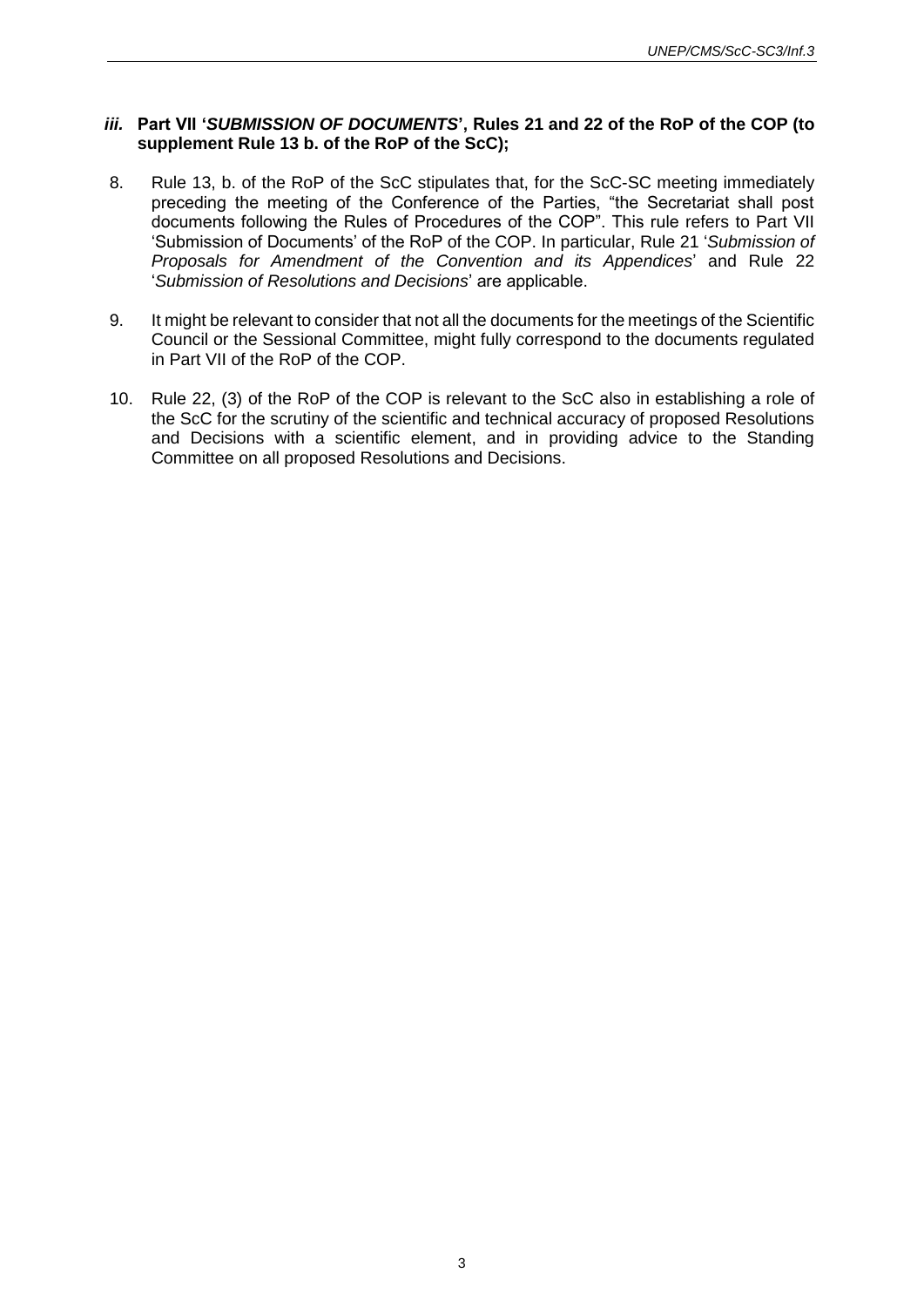#### **ANNEX 1**

## **RULES OF PROCEDURE FOR MEETINGS OF THE CONFERENCE OF THE PARTIES**

*(as adopted by the Conference of the Parties at its 12th Meeting)*

#### **Part I**

#### **Representatives, Observers, Secretariat**

#### **Rule 1: Representatives**

- 1. A Party to the Convention (hereafter referred to as a "Party") shall be entitled to be represented at the meeting by a delegation consisting of a Representative and such Alternative Representatives and Advisers as the Party may deem necessary.
- 2. Without prejudice to the provisions of Rule 13, paragraph 2, the Representative of a Party shall exercise the voting rights of that Party. In their absence, an Alternative Representative of that Party shall act in their place over the full range of their functions.
- 3. Logistics and other limitations may require that no more than four Representatives of any Party be present at a plenary session and sessions of the Committee of the Whole established under Rule 17. The Secretariat shall notify Parties of any such limitations in advance of the meeting.

## **Rule 2: Observers**

- 1. The United Nations, its Specialized Agencies, the International Atomic Energy Agency and any State not a Party to the Convention may be represented at the meeting by observers who shall have the right to participate but not to vote.
- 2. Any body or agency technically qualified in protection, conservation and management of migratory species, which is either:
	- a) an international agency or body, either governmental or non-governmental, or a national governmental agency or body; or
	- b) a national non-governmental agency or body that has been approved for this purpose by the State in which it is located;

and that has informed the Secretariat of the Convention of its desire to be represented at the meeting by observers, shall be permitted to be represented unless at least one-third of the Parties present object. Once admitted, these observers shall have the right to participate but not to vote.

- 3. Bodies and agencies desiring to be represented at the meeting by observers shall submit the names of their representatives (and in the case of bodies and agencies referred to in paragraph (2) (b) of this Rule, evidence of the approval of the State in which they are located) to the Secretariat of the Convention prior to the opening of the meeting.
- 4. Logistics and other limitations may require that no more than two observers from any non-Party State, body or agency be present at a plenary session or a session of the Committee of the Whole of the meeting. The Secretariat shall notify observers and other participants of any such limitations in advance of the meeting.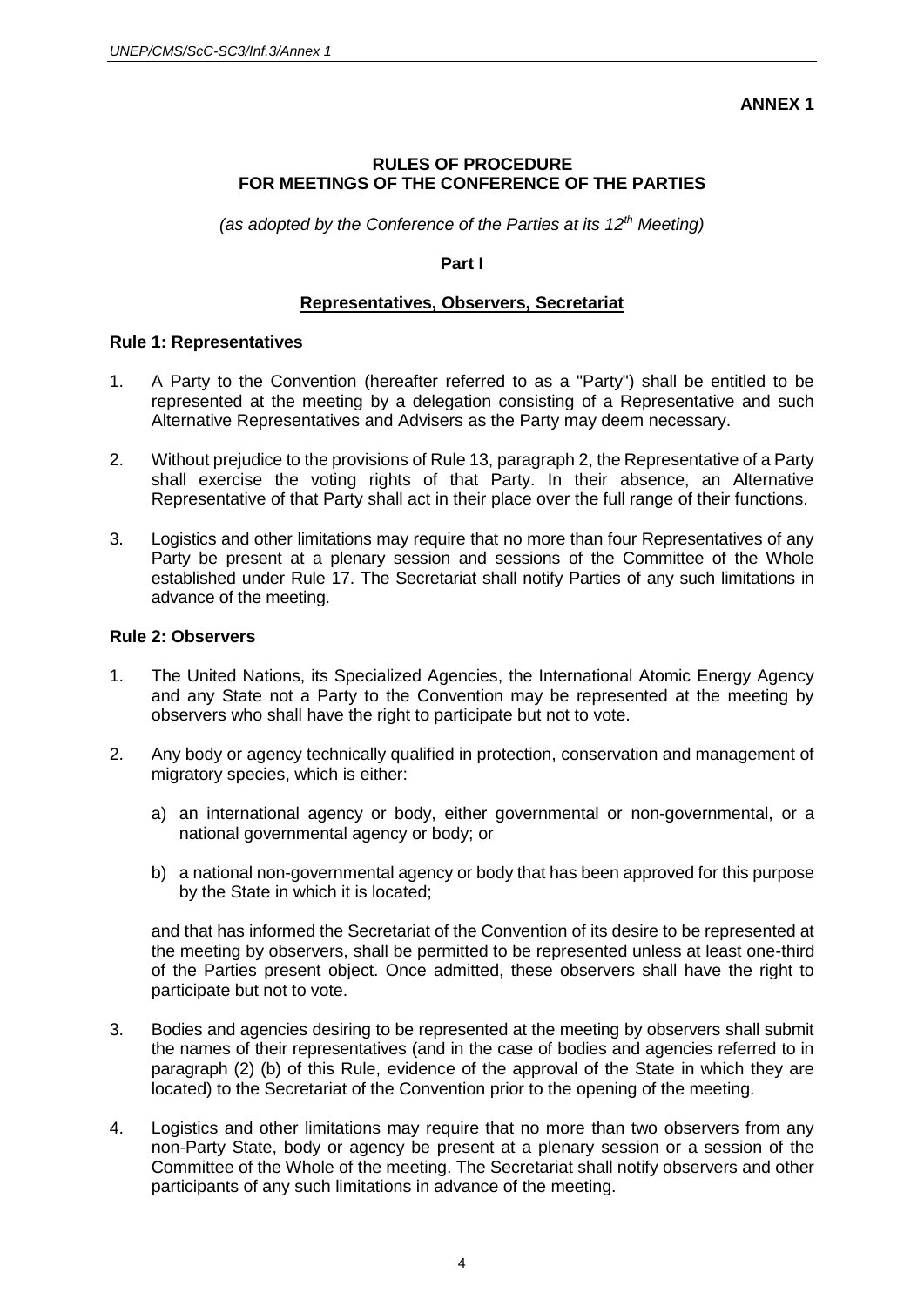5. The standard participation fee for all non-governmental organizations is fixed by the Standing Committee and announced in the letter of invitation.

## **Rule 3: Credentials**

- 1. The credentials of representatives as well as the names of alternate representatives and advisers shall be submitted to the secretariat if possible not later than twenty-four hours after the opening of the session. Any later change in the composition of the delegation shall also be submitted to the secretariat. The credentials shall be issued either by the Head of State or Government or by the Minister of Foreign Affairs or, in the case of a regional economic integration organization, by the competent authority of that organization<sup>1</sup>.
- 2. All credentials shall be submitted to the Secretariat of the Convention in their original form, on letterhead of the official enabling the Representative to participate at the meeting, together with a translation into English, French or Spanish if they are not in one of these languages. Photocopies, scans, and faxes of the original letter will not suffice.
- 3. A Credentials Committee of not more than five Representatives from at least three regions shall examine submitted credentials and shall report thereon to the meeting.
- 4. Pending a decision on their credentials, representatives may participate provisionally in the meeting, but not vote.
- 5. Representatives are encouraged to submit their credentials prior to the meeting to allow efficient processing by the Secretariat and Credentials Committee.

#### **Rule 4: Secretariat**

The Secretariat of the Convention shall service and act as secretariat for the meeting and the Bureau of the Conference of the Parties.

## **Part II**

## **Officers**

## **Rule 5: Election and Duties of Chair**

- 1. The Chair of the Standing Committee shall act as temporary Chair of the meeting until the meeting elects a Chair in accordance with Rule 5, paragraph 2 (a).
- 2. The Conference in its first session shall elect from among the representatives of the Parties:
	- a) a Chair of the Conference;
	- b) a Chair of the Committee of the Whole, who shall also serve as Vice-Chair of the Conference; and
	- c) a Vice-Chair of the Committee of the Whole.

 $\overline{a}$ <sup>1</sup> For the purpose of interpreting this Rule, in the case of the European Union "competent authority" means the President of the European Commission or the Commissioner responsible for the environment.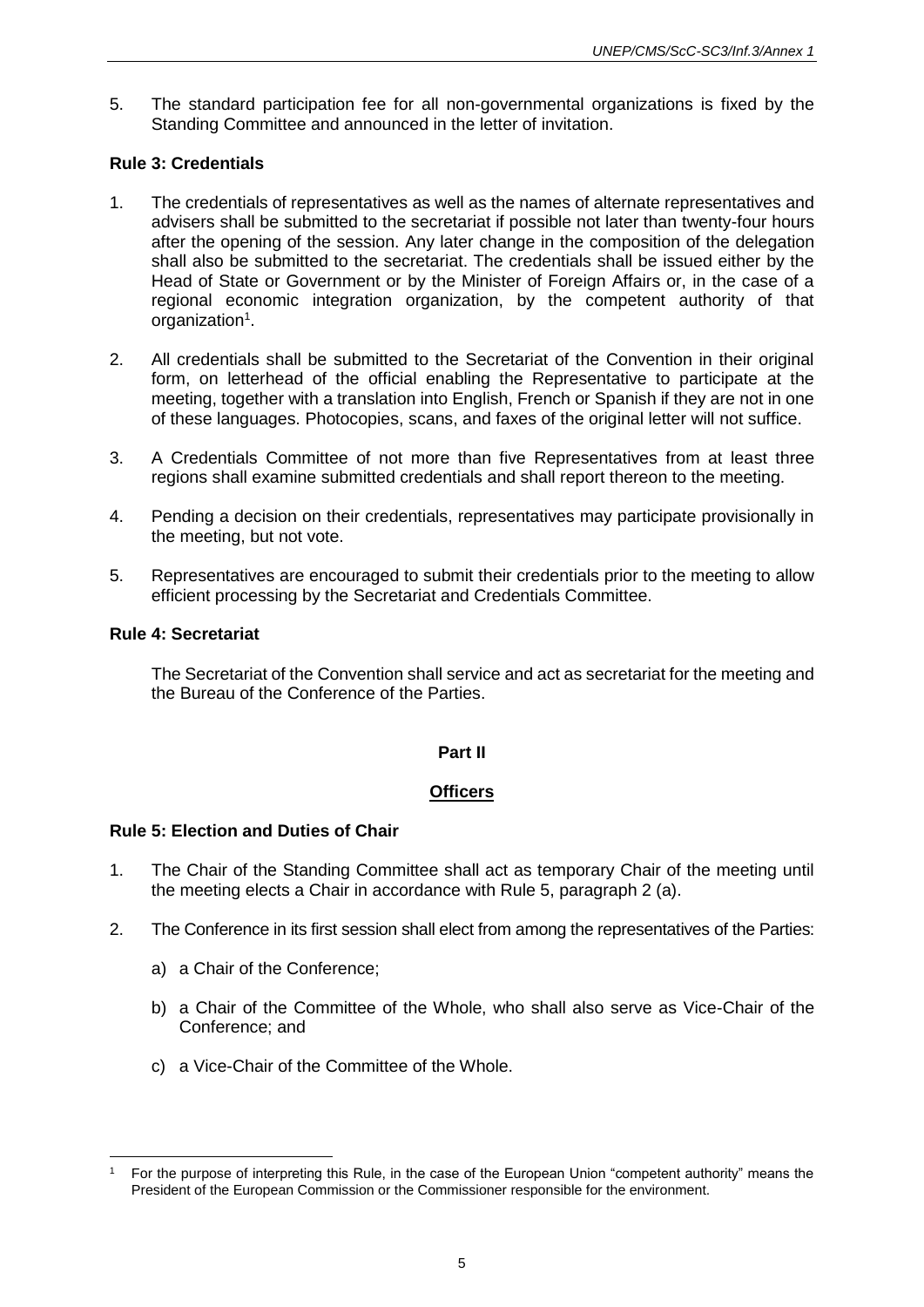- 3. The Chair of the Conference and the Chair of the Committee of the Whole shall preside over sessions of the Plenary and the Committee of the Whole respectively in the capacity of Presiding Officer and shall have no voting power.
- 4. If the Chair of the Conference or the Chair of the Committee of the Whole is absent or is unable to discharge his/her duties, the respective Vice-Chair shall deputize for him/her as Presiding Officer.

## **Rule 6: Bureau**

- 1. The Officers listed in Rule 5 (2) together with the Chairs of the Scientific Council and the Standing Committee, and, members of the Standing Committee shall constitute the Bureau of the Conference with the general duty of ensuring the effective enforcement of the Rules of Procedure and forwarding the business of the meeting including, where appropriate, altering the timetable and structure of the meeting and specifying time limits for debates.
- 2. The Chair of the Conference shall preside over the Bureau.
- 3. If the Chair of the Conference is absent or is unable to discharge his/her duties, the Chair of the Committee of the Whole shall deputize for him/her. If the Chair of the Conference and the Chair of the Committee of the Whole are both unavailable, the Vice-Chair of the Committee of the Whole shall deputize for him/her.

## **Part III**

## **Rules of Order and Debate**

## **Rule 7: Powers of the Presiding Officer**

- 1. In addition to exercising powers conferred elsewhere in these Rules, the Presiding Officer shall at plenary sessions of the meeting and at sessions of the Committee of the Whole:
	- a) open and close the session;
	- b) direct the discussion;
	- c) ensure the observance of these Rules;
	- d) accord the right to speak;
	- e) put questions to a vote and announce decisions;
	- f) rule on points of order; and
	- g) subject to these Rules and the Convention, have complete control of the proceedings and the maintenance of order.
- 2. The Presiding Officer may, in the course of discussion at a plenary session of the meeting and at sessions of the Committee of the Whole, propose
	- a) time limits for speakers;
	- b) limitation of the number of times the members of a delegation or the observers from a State not a Party, body or agency may speak on any question;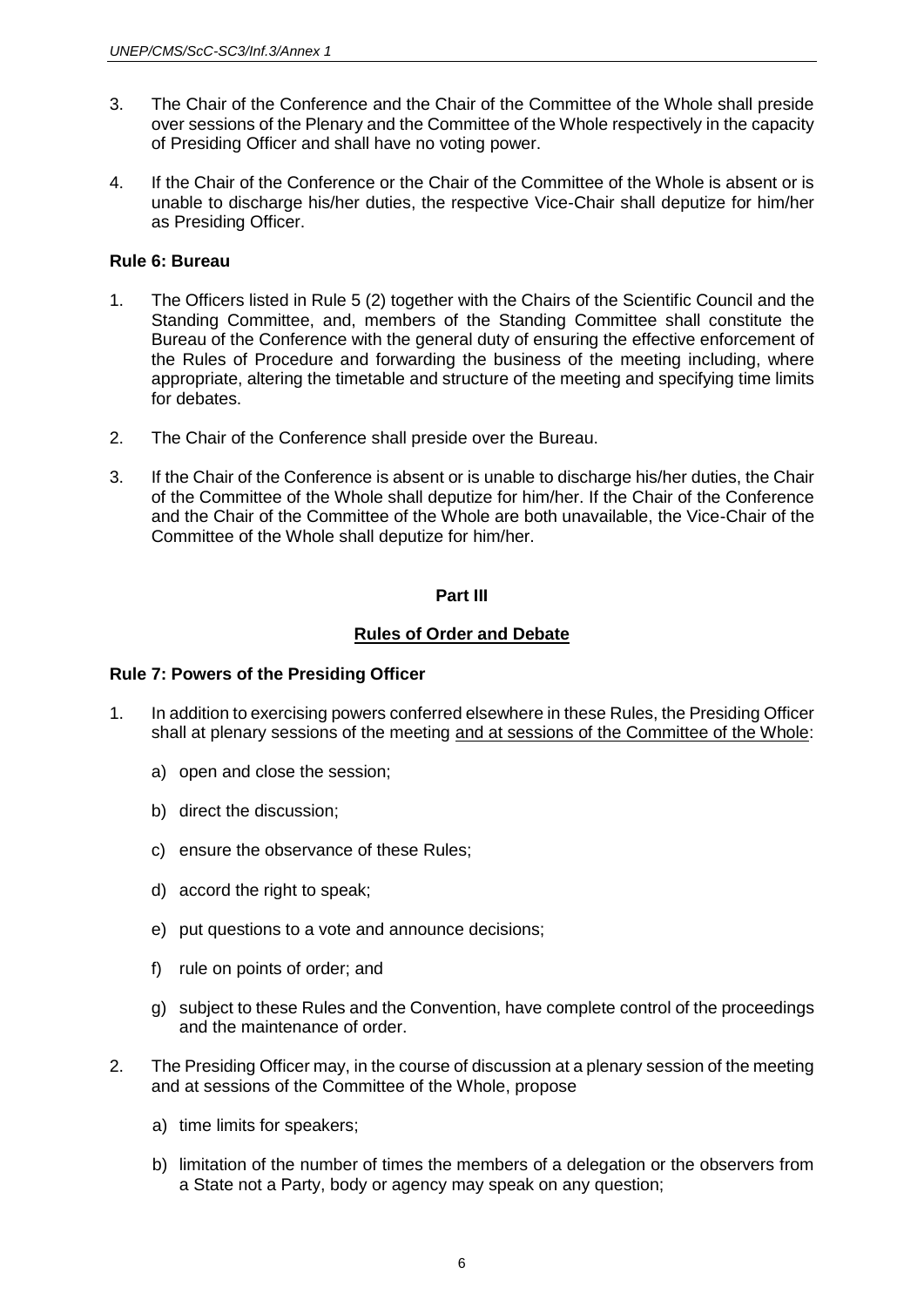- c) the closure of the list of speakers;
- d) the adjournment or the closure of the debate on the particular subject or question under discussion; and
- e) the suspensions or adjournment of the session.

#### **Rule 8: Seating and Quorum for the Plenary and Committee of the Whole**

- 1. Delegations shall be seated in accordance with the alphabetical order of the names of the Parties in the English language except that the European Union shall be seated next to the State holding the rotating Presidency of the European Union.
- 2. A quorum for plenary sessions and sessions of the Committee of the Whole of the meeting shall consist of one-half of the Parties having delegations at the meeting. No plenary session or session of the Committee of the Whole shall take place in the absence of a quorum.

#### **Rule 9: Right to Speak**

- 1. The right to speak shall extend to Party Representatives, Alternative Representatives and Advisers whose credentials are under consideration or have been accepted, and to observers who have been admitted to the meeting in accordance with Rule 2, as well as to the Secretariat.
- 2. The Presiding Officer shall call upon speakers in the order in which they signify their desire to speak, with precedence given to Party Representatives. Amongst observers, precedence shall be given to non-Party States, intergovernmental organizations and nongovernmental organizations, in this order. However, the Presiding Officer may depart from this general rule and call on speakers in the order that the Presiding Officer judges appropriate to ensure the timely progress of the debate.
- 3. A Representative or observer may speak only if called upon by the Presiding Officer, who may call a speaker to order if the remarks are not relevant to the subject under discussion.
- 4. A speaker shall not be interrupted except on a point of order. The speaker may, however, with the permission of the Presiding Officer, give way during their speech to allow any Representative or observer to request elucidation on a particular point in that speech.
- 5. The Chair of a committee or working group may be accorded precedence for the purpose of explaining the conclusions arrived at by that committee or working group.
- 6. The Conference and Committee of the Whole may, on a proposal by the Presiding Officer or by a Representative, limit the time to be allowed to each speaker and the number of times the members of a delegation or the observers either from a State not a Party, or from an agency or body may speak on any question. When the debate is subject to such limits, and a speaker has spoken for the speaker's allotted time, the Presiding Officer shall call the speaker to order without delay.
- 7. During the course of a debate the Presiding Officer may announce the list of speakers and, with the consent of the Conference or Committee, declare the list closed. The Presiding Officer may, however, accord the right of reply to any Representative or observer if an intervention delivered after the Presiding Officer has declared the list closed makes this desirable.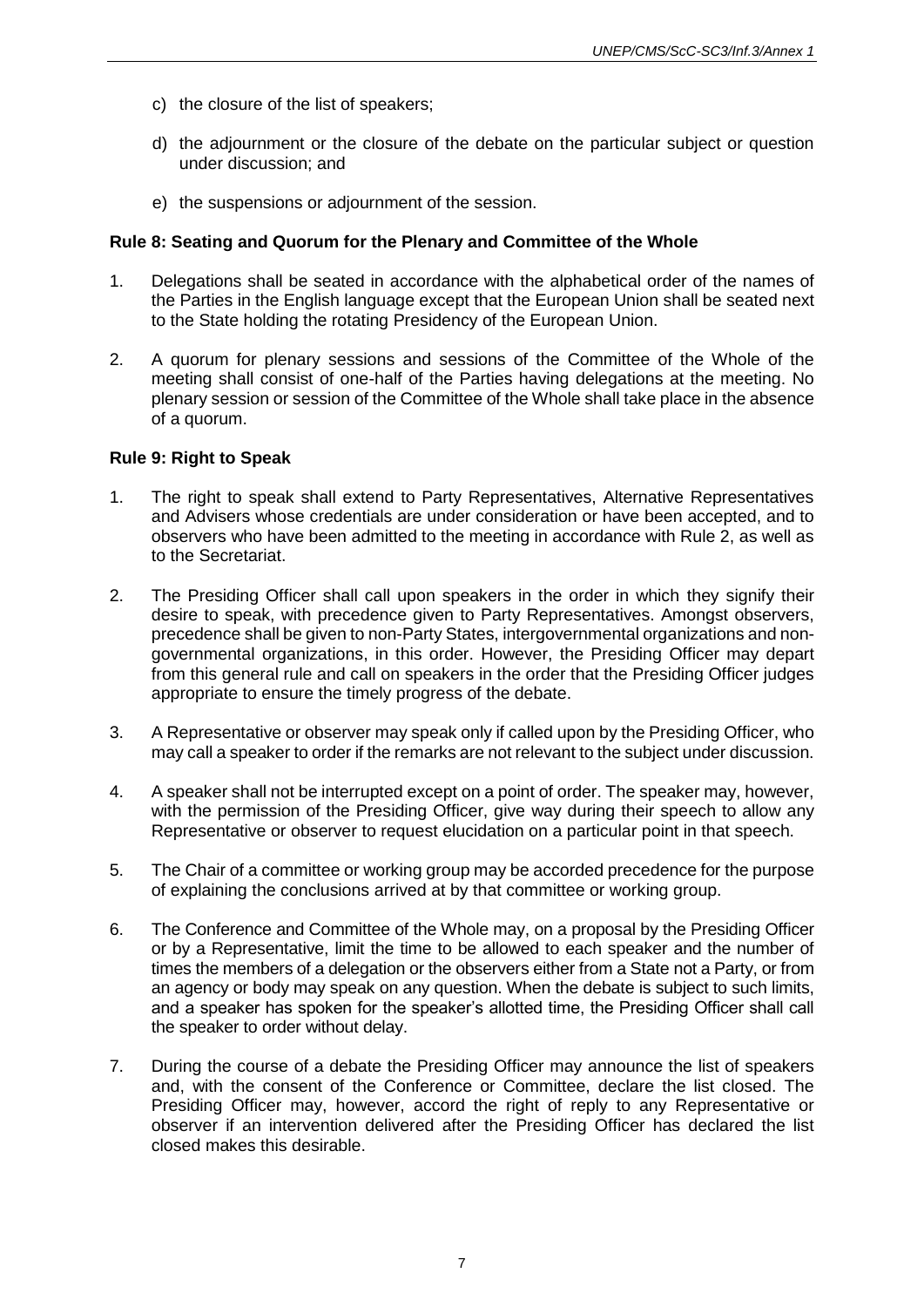#### **Rule 10: Procedural Motions**

- 1. During the discussion of any matter, a Representative may rise to make a point of order, and the point of order shall be immediately decided by the Presiding Officer. A Representative may appeal against the ruling of the Presiding Officer. The appeal shall be immediately put to the vote, and the Presiding Officer's ruling shall stand unless a twothirds majority of the Representatives present and voting otherwise decides. In such instances, a Representative rising to a point of order may not speak on the substance of the matter under discussion.
- 2. The following motions shall have precedence in the following order over all other proposals or motions before the Conference:
	- a) to suspend the session;
	- b) to adjourn the session;
	- c) to adjourn the debate on the particular subject or question under discussion; and
	- d) to close the debate on the particular subject or question under discussion.
- 3. In addition to the proposer of the motion in (2) above, a Representative from one other Party may speak in favour of the motion and a Representative of each of two Parties may speak against it, after which the motion shall be immediately put to a vote. The Presiding Officer may limit the time to be allowed to the speakers.

#### **Rule 11: Motions to open and reopen debates in Conference sessions**

- 1. Whenever the Conference considers a recommendation originating from the Committee of the Whole, where the discussion of the recommendation has been conducted with interpretation in the three working languages, there shall be no further discussion on the recommendation, and it shall immediately be decided upon, subject to paragraph (2) of this Rule.
- 2. However, any Representative, if seconded by a Representative of another Party, may present a motion for the opening of debate on any recommendation. Permission to speak on the motion for opening the debate shall be granted only to the Representative presenting the motion and a seconder, and to a Representative of each of two Parties wishing to speak against, after which the motion shall immediately be put to the vote. A motion to open the debate shall be granted if, on a show of hands, two-thirds of the Representatives present and voting support the motion. While speaking on a motion to open the debate a Representative may not speak on the substance of the recommendation itself.
- 3. Whenever the Conference considers a recommendation originating in plenary session, where the discussion of the recommendation has been conducted with interpretation in the three working languages, it may be reconsidered during the meeting only under the following circumstances.
- 4. Any Representative, if seconded by a Representative of another Party, may present a motion for the reopening of debate. Permission to speak on the motion shall be granted only to the Representative presenting it and the seconder, and to a Representative of each of two Parties wishing to speak against the motion, after which the motion shall immediately be put to a vote. A motion to reopen the debate shall be granted if two-thirds of the Representatives present and voting support the motion. While speaking on a motion to reopen the debate, a Representative may not speak on the substance of the decision itself.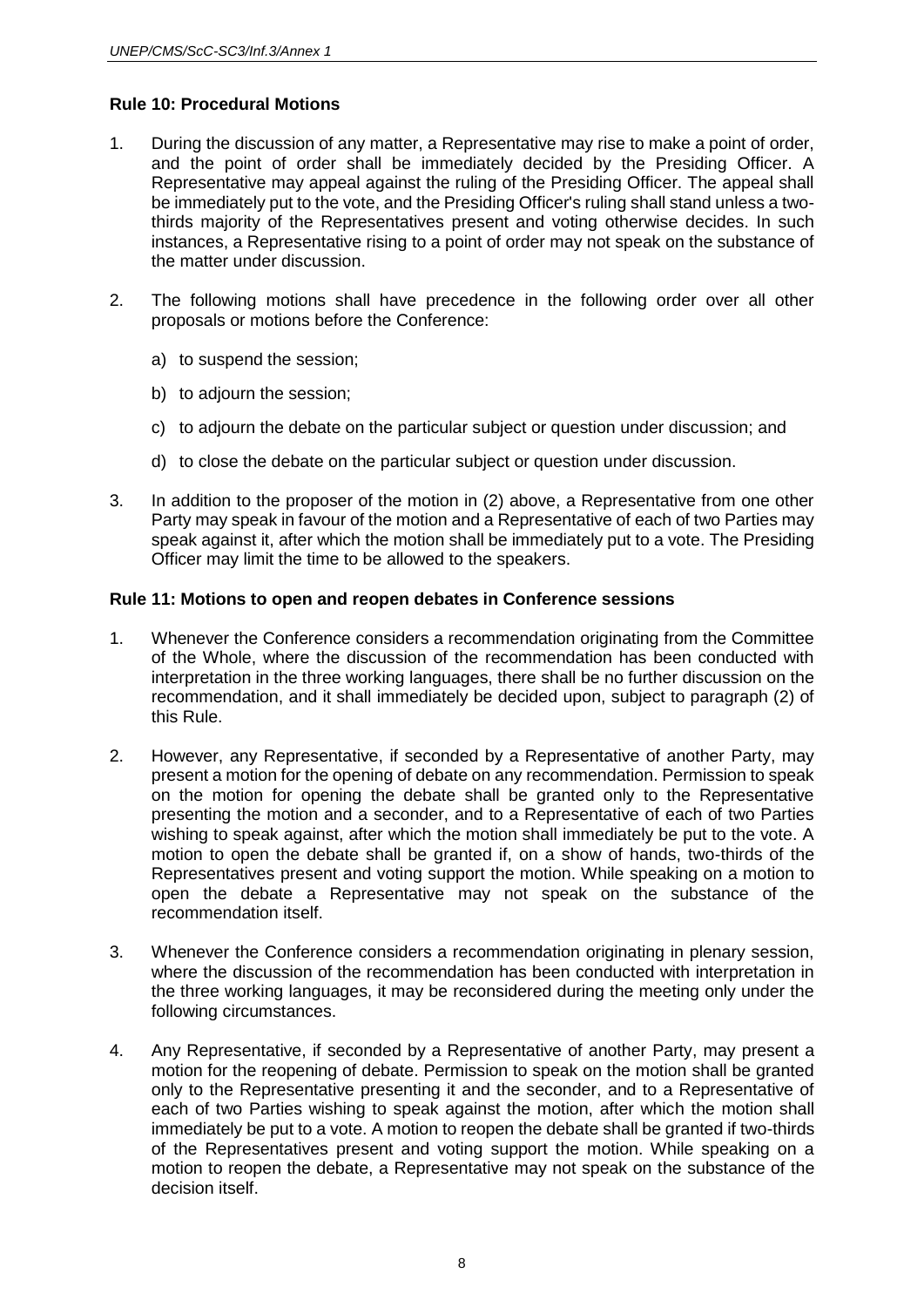## **Rule 12: Publicity of Debates**

- 1. All plenary sessions of the meeting shall be open to the public, except that in exceptional circumstances the Conference may decide, by a two-thirds majority of Representatives present and voting, that any single session be closed to the public.
- 2. As a general rule, sessions of committees and working groups other than the Committee of the Whole shall be limited to Representatives and observers invited by the Chairs of the committees or working groups.

## **Part IV**

## **Voting**

## **Rule 13: Methods of Voting**

- 1. Without prejudice to the provisions of Rule 1, paragraph 2, each Representative duly accredited according to Rule 3 shall have one vote. Regional economic integration organizations, in matters within their competence, shall exercise their right to vote with the number of votes equal to the number of their Member States that are Parties. In such case, the member States of such organizations shall not exercise their right individually.
- 2. Representatives of Parties that are three or more years in arrears in the payment of its assessed contributions on the date of the opening session of the meeting of the Conference of the Parties shall not be eligible to vote. However, the Conference of the Parties may allow such Parties to exercise their right to vote if it is satisfied that the delay in payment arises from exceptional and unavoidable circumstances, and shall receive advice in this regard from the Standing Committee. The exceptional and unavoidable circumstances shall be communicated in advance by the Party concerned to the Standing Committee for consideration at its meeting prior to the meeting of the Conference of the Parties.
- 3. The Conference shall normally vote by show of hands, but any Representative may request a roll-call vote. The roll-call vote shall be taken in the seating order of the delegations. The Presiding Officer may require a roll-call vote on the advice of the tellers where they are in doubt as to the actual number of votes cast and this is likely to be critical to the outcome.
- 4. All votes in respect of the election of Officers or of prospective host countries shall be by secret ballot and, although it shall not normally be used, any Representative may request a secret ballot for other matters. If seconded, the question of whether a secret ballot should be held shall immediately be voted upon and decided by two-thirds majority. The motion for a secret ballot may not be conducted by secret ballot.
- 5. Voting by roll-call or by secret ballot shall be expressed by "Yes", "No" or "Abstain". Only affirmative and negative votes shall be counted in calculating the number of votes cast.
- 6. The Presiding Officer shall be responsible for the counting of the votes and shall announce the result. The Presiding Officer may be assisted by tellers appointed by the Secretariat.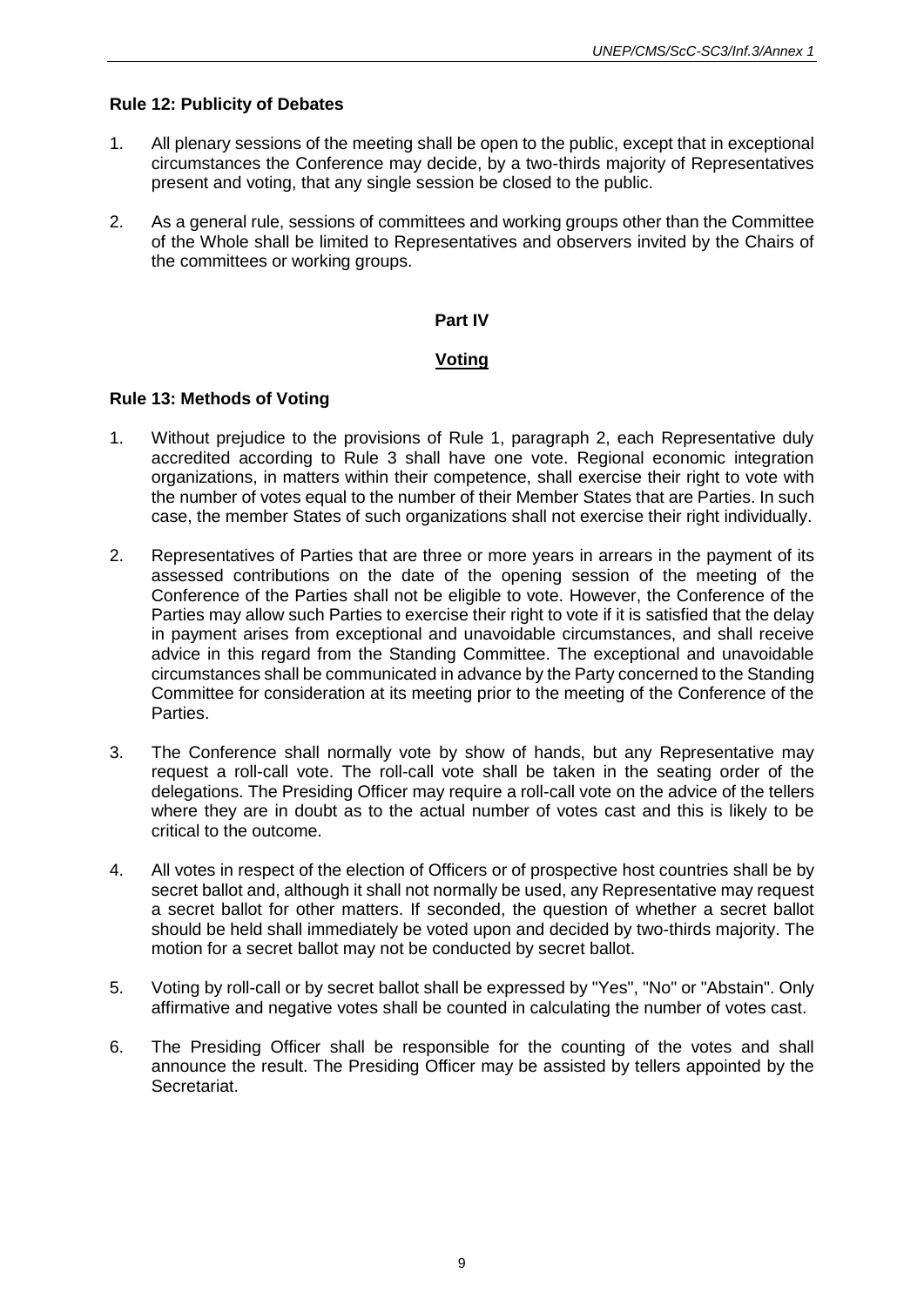7. After the Presiding Officer has announced the beginning of the vote, it shall not be interrupted except by a Representative on a point of order in connection with the actual conduct of the voting. The Presiding Officer may permit Representatives to explain their votes either before or after the voting, and may limit the time to be allowed for such explanations.

#### **Rule 14: Majority**

- 1. The Parties shall make every effort to reach agreement on all matters by consensus.
- 2. Except where otherwise provided for under the provisions of the Convention, all votes shall be taken by a two-thirds majority of votes cast.

## **Rule 15: Procedure for Voting on Motions and Amendments**

- 1. Any Representative may propose an amendment to a draft resolution or other document. The Presiding Officer may permit the immediate discussion and consideration of amendments to draft resolutions and other documents, even though such amendments have not been circulated previously.
- 2. A Representative may move that parts of a proposal or of an amendment be voted on separately. If objection is made to the request for such division, the motion for division shall be voted upon first. Permission to speak on the motion for division shall be accorded only to a Representative from each of two Parties wishing to speak in favour of the motion and a Representative from each of two Parties wishing to speak against the motion. If the motion for division is carried, those parts of the proposal or amendment that are subsequently approved shall be put to the vote as a whole. If all operative parts of the proposal of the amendment have been rejected, the proposal or the amendment shall be considered to have been rejected as a whole.
- 3. When an amendment is moved to a proposal, the amendment shall be voted on first. When two or more amendments are moved to a proposal, the Conference shall vote first on the amendment furthest removed in substance from the original proposal and then on the amendment next furthest removed therefrom, and so on until all amendments have been put to the vote. When, however, the adoption of one amendment necessarily implies the rejection of another amendment, the latter amendment shall not be put to the vote. If one or more amendments are adopted, the amended proposal shall then be voted upon. A motion is considered an amendment to a proposal if it merely adds to, deletes or revises part of that proposal.
- 4. If two or more proposals relate to the same question, the Conference shall, unless it decides otherwise, vote on the proposals in the order in which they have been submitted. The Conference may, after voting on a proposal, decide whether to vote on the next proposal.

#### **Rule 16: Elections**

- 1. If in an election to fill one place no candidate obtains the required majority in the first ballot, a second ballot shall be taken restricted to the two candidates obtaining the largest number of votes. If in the second ballot the votes are equally divided, the Presiding Officer shall decide between the candidates by drawing lots.
- 2. If in the first ballot there is a tie amongst candidates obtaining the second largest number of votes, a special ballot shall be held amongst them to reduce the number of candidates to two.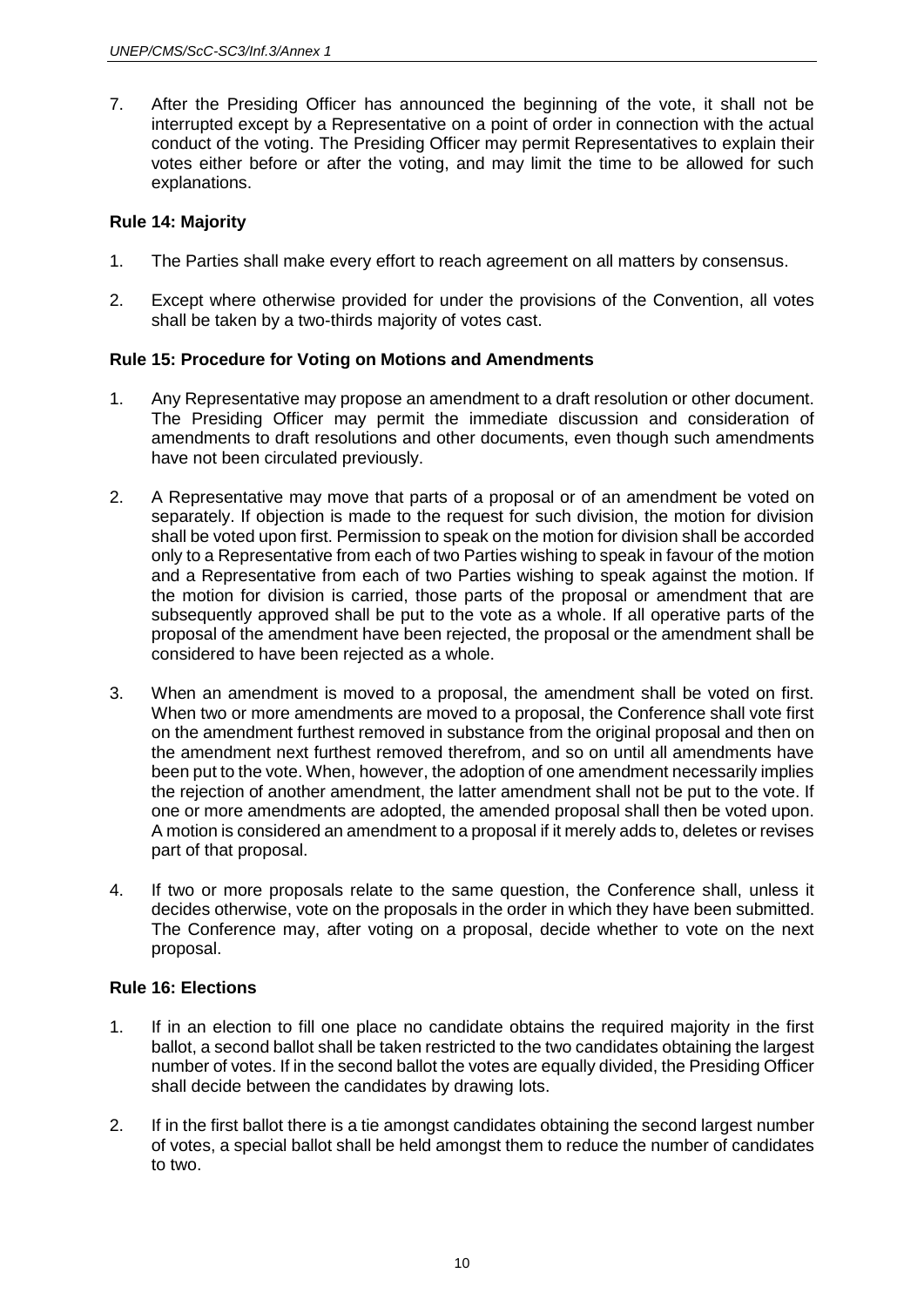3. In the case of a tie amongst three or more candidates obtaining the largest number of votes in the first ballot, a special ballot shall be held amongst them to reduce the number of candidates to two. If a tie then results amongst two or more candidates, the Presiding Officer shall reduce the number to two by drawing lots, and a further ballot shall be held in accordance with paragraph (1) of this Rule.

## **Part V**

## **Committees and working groups**

#### **Rule 17: Establishment of Committees and Working Groups**

- 1. In addition to the Credentials Committee, the Conference of the Parties shall establish a committee to forward the business of the meeting. This committee shall be called the Committee of the Whole. It shall be responsible for making recommendations to the Conference on any matter of a scientific or technical nature, including proposals to amend the Appendices of the Convention, as well as recommendations concerning financial, administrative and any other matter to be decided upon by the Conference.
- 2. The Conference and the Committee of the Whole may establish such working groups as may be necessary to enable them to carry out their functions. They shall define the terms of reference and composition of each working group, the size of which shall be limited according to the number of places available in assembly rooms.
- 3. The Credentials Committee and each working group shall elect their own officers.

## **Part VI**

## **Languages and Records**

## **Rule 18: Official and Working Languages**

- 1. English, French and Spanish shall be the official and working languages of the meeting.
- 2. Speeches made in any of the working languages shall be simultaneously interpreted into the other working languages.
- 3. The official documents of the meeting shall be distributed in the working languages.
- 4. With the exception of the Committee of the Whole, where simultaneous interpretation will be provided, simultaneous interpretation in sessions of other committees and working groups will not normally be available.

## **Rule 19: Other Languages**

- 1. A Representative may speak in a language other than a working language. They shall be responsible for providing interpretation into a working language, and interpretation by the Secretariat into the other working languages may be based upon that interpretation.
- 2. Any document submitted to the Secretariat in any language other than a working language shall be accompanied by a translation into one of the working languages.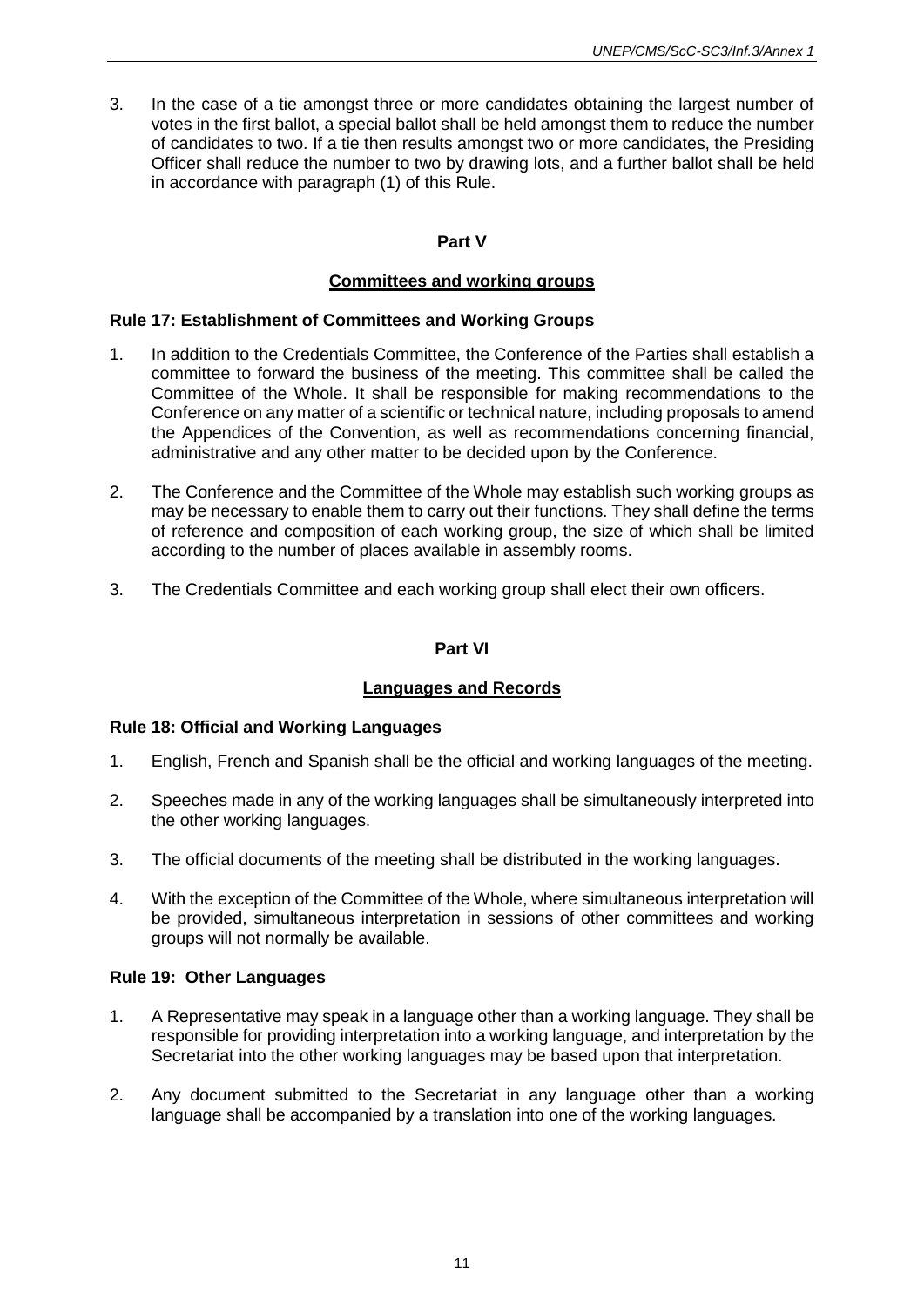#### **Rule 20: Summary Records**

- 1. Summary records of the meeting shall be circulated to all Parties in the official languages of the meeting.
- 2. Committees and working groups shall decide upon the form in which their records shall be prepared.

#### **Part VII**

#### **Submission of documents**

#### **Rule 21: Submission of Proposals for Amendment of the Convention and its Appendices**

- 1. As a general rule, proposals for amendment of the Convention and its Appendices shall, subject to any provisions of the Convention itself, have been communicated at least 150 days before the meeting to the Secretariat, which shall circulate them to all Parties in the working languages of the meeting as soon as possible after receipt.
- 2. The Representative of the Party that has submitted a proposal for amendment of Appendices I or II may, at any time, withdraw the proposal or amend it to reduce its scope<sup>2</sup> or to make it more precise. Once a proposal has been withdrawn, it may not be re-submitted during the meeting. Once a proposal has been amended to reduce its scope, it may not be reamended during the meeting to increase the scope of the amended proposal.
- 3. Any other Representative may propose an amendment to a proposal for amendment of Appendix I or II to reduce its scope<sup>2</sup> or to make it more precise.
- 4. The Presiding Officer may permit the immediate discussion and consideration of a proposed amendment referred to in paragraph (3) of this Rule even though it has not been circulated previously.

## **Rule 22: Submission of Resolutions and Decisions**

- 1. Parties must submit any proposed Resolutions and Decisions that include a scientific element to the Executive Secretary at least 150 days prior to the commencement of the meeting.
- 2. Parties should endeavour to submit any proposed Resolutions and Decisions not including a scientific element to Executive Secretary within the timeline set out in paragraph (1), and in any event Parties must submit such proposals at least 90 days prior to the commencement of the meeting.
- 3. All proposed Resolutions and Decisions that include a scientific element shall be submitted by the Executive Secretary to the Scientific Council for scrutiny of their scientific and technical accuracy at least 120 days prior to the commencement of the meeting. The Scientific Council shall provide appropriate advice to the Standing Committee on all proposed Resolutions and Decisions.

 $\overline{a}$ <sup>2</sup> The phrase "reduce its scope" includes situations, such as amending a proposal to include a species in Appendix I so as to include that same species in Appendix II; and amending a species listing proposal to include fewer populations. However, it does not include situations, such as amending a proposal to include a species in Appendix II to include that same species in Appendix I; or amending a species listing proposal to add populations to the proposal or include different populations in the proposal.